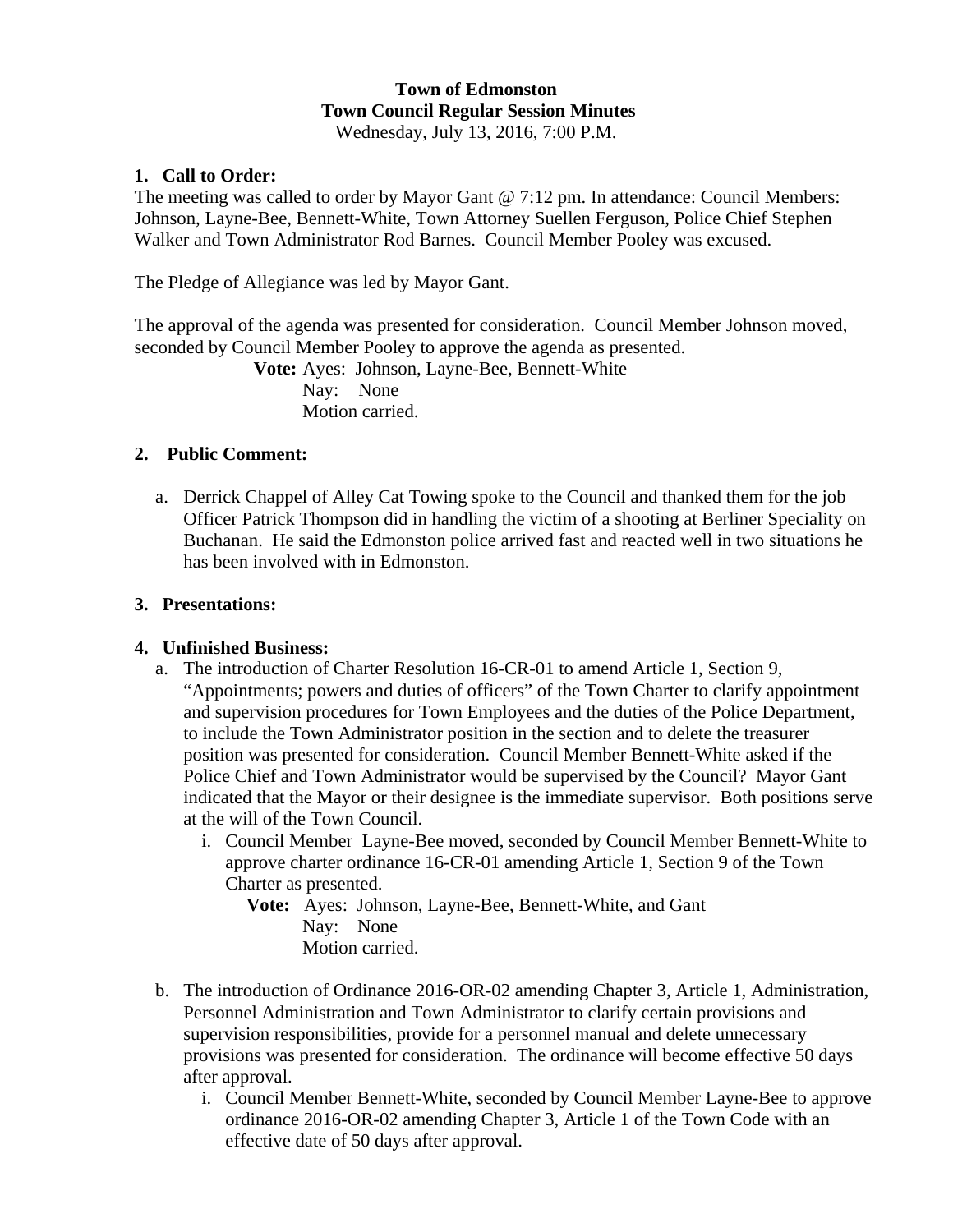**Vote:** Ayes: Johnson, Layne-Bee, Bennett-White, and Gant Nay: None Motion carried.

## **5. New Business:**

- a. The Town Council minutes from the regular meeting on June 8, 2016 meeting and the special meeting held on June 20,2016 were presented for consideration. Council Member Layne-Bee indicated there was one correction that should be made to the June 20, 2016 Special Meeting minutes: Council Member Bennett-White arrived late and did not vote on the first action item.
	- i. Council Member Bennett-White moved, seconded by Council Member Johnson to approve the minutes of the Town Council regular meeting on April 13, 2016.

**Vote:** Ayes: Johnson, Pooley, Bennett-White, and Gant. Nay: None Motion carried.

- b. The consideration of acceptance of the June check register was presented. Council Member Layne-Bee requested a break out of the expenditures for the Recreation Center floor and painting.
	- i. Council Member Johnson moved to accept the June check register, seconded by Council Member Layne-Bee.

**Vote:** Ayes: Johnson, Layne-Bee, Bennett-White, and Gant. Nay: None Motion carried.

- c. The consideration of Policy Resolution 2016-06 in support of the application to the Maryland Department of Housing and Community Development for the submission of an application seeking financing for a Community Legacy project in the Town of Edmonston in the amount of  $$40,000$  to demolish homes located at  $5203\,46<sup>th</sup>$  Avenue and  $4606$ Hamilton Street. (Grant Deadline was 7/15/2016). Mayor Gant indicated that the staff was not ready to apply for the grant at this time. They will continue working with the property owners to demolish the structures on their own. The Town may apply to a future grant for this action. There was no action required by the Town Council.
- d. The consideration of Policy Resolution 2016-07 in support of the application to the Maryland Department of Housing and Community Development for the submission of an application seeking financing for a Community Legacy project in the Town of Edmonston in the amount of \$100,000 to provide grants for façade improvements to businesses in Edmonston. (Grant Deadline was 7/15/2016). Mayor Gant indicated that the staff was not ready to apply for the grant at this time. The Town may apply to a future grant for this action. There was no action required by the Town Council.
- e. The consideration of authorization to purchase a new Police Cruiser and enter into a lease with the Ford Motor Credit Corporation for the purchase. The purchase would be made from the State of Maryland contract and was budgeted for in the FY16-17 budget.
	- i. Council Member Layne-Bee moved to approve the purchase of the Police Cruiser from the State of Maryland bid through a lease with the Ford Motor Credit Corporation., seconded by Council Member Johnson.
		- **Vote:** Ayes: Johnson, Layne-Bee, Bennett-White, and Gant. Nay: None